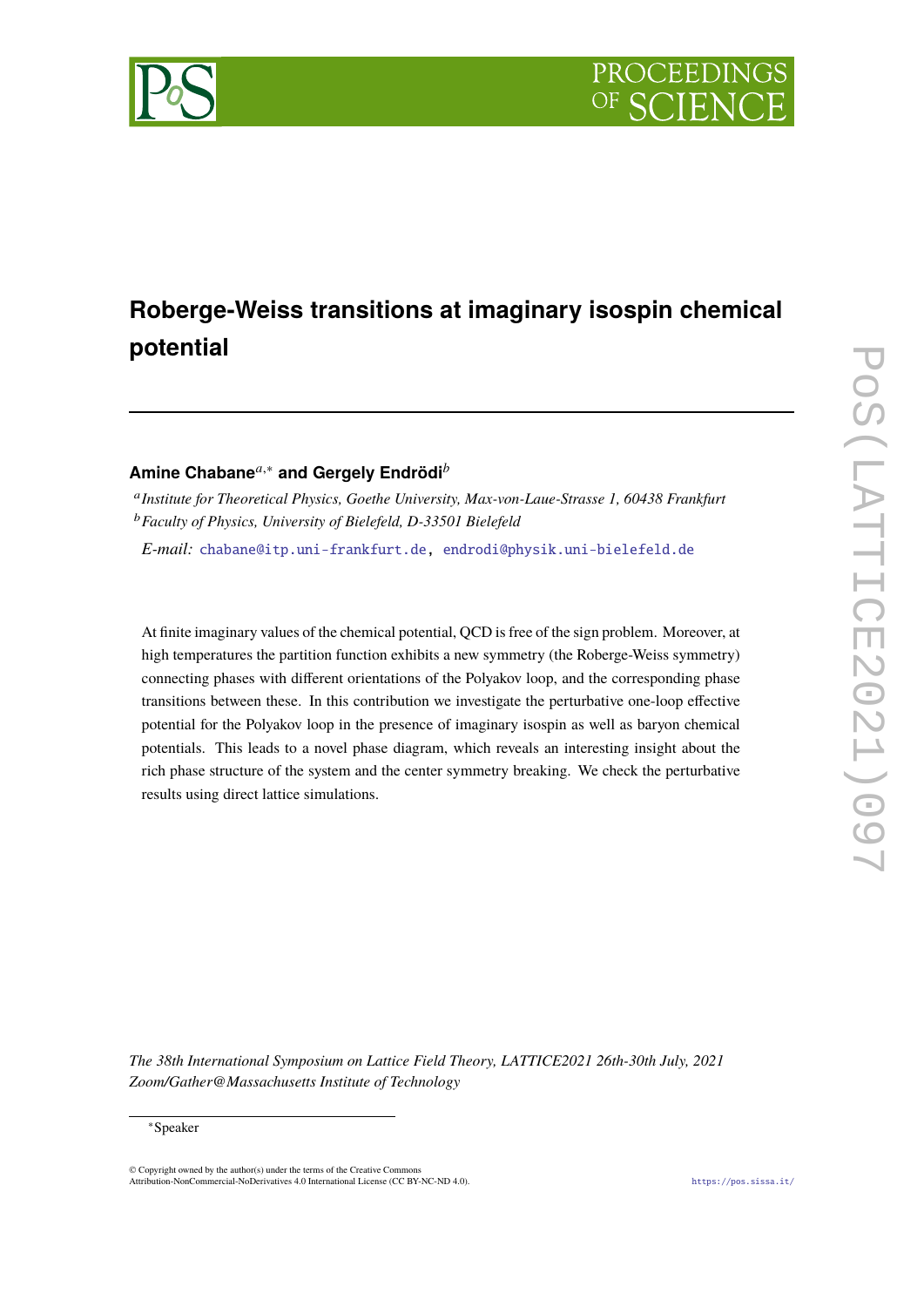### **1. Introduction**

The study of the phase structure of Quantum Chromodynamics (QCD) at finite temperatures and baryon densities is one of the most important topics in modern physics. A solid understanding of the phase diagram in the  $T - \mu$  plane is required for a range of physical phenomena related to the expansion of the early universe, the heavy-ion collisions at e.g. the Large-Hadron-Collider (LHC) and the properties and structure of neutron stars.

As of now, we do not have complete knowledge of the QCD phase diagram, neither from a theoretical nor from an experimental perspective. On the theory side, one well established approach is perturbation theory which, however, only works at high temperatures, where quarks interact weakly due to the asymptotic freedom property of QCD. In the strongly interacting regime, the phase diagram can be investigated by means of lattice QCD simulations. The corresponding Monte Carlo techniques can only be applied for zero (or purely imaginary) chemical potentials. For Re  $\mu \neq 0$  the fermion determinant becomes complex and the so-called sign problem appears. There are different methods suggested to circumvent the sign problem, but most of these methods are restricted for to work at  $\mu/T \leq 1$  (see e.g. Refs. [\[1](#page-7-0)[–4\]](#page-7-1) for reviews).

Our approach will be to introduce an imaginary chemical potential  $\theta \equiv \text{Im } \mu/T$  to avoid the sign problem in a way that, for small  $\theta$ , we still have the possibility to continue back to real chemical potentials analytically. Furthermore, considering the two light quark flavors ( $u$  and  $d$ ), we define the baryon  $\mu_B = (\mu_u + \mu_d)/2$  and the isospin  $\mu_I = (\mu_u - \mu_d)/2$  chemical potentials and their imaginary counterparts  $\theta_B$  and  $\theta_I$ . While the sign problem only affects nonzero real  $\mu_B$ , the setup with only nonzero  $\mu_I$  is free of the sign problem and standard Monte Carlo simulations can be applied again. The phase diagram in the  $(T, \mu_I)$  plane has been determined recently [\[5,](#page-7-2) [6\]](#page-7-3) and has provided us with new insights about the structure of QCD. This includes a confirmation of the "Silver Blaze" phenomenon [\[7\]](#page-8-0) at  $T = 0$  and small  $\mu_I$ , the onset of pion condensation at  $\mu_I = m_\pi/2$ via a second-order phase transition [\[8\]](#page-8-1) as well as the emergence of further phases at high  $\mu_I$  [\[9\]](#page-8-2) (see Fig. [1\)](#page-2-0).

This contribution is organized as follows: first we briefly review the perturbative treatment of QCD at high temperatures and discuss the behavior of the effective potential in the presence of imaginary chemical potentials. Here we will follow the study by Roberge and Weiss [\[10\]](#page-8-3) from 1986. Then we will extend their investigations by introducing imaginary baryon as well as isospin chemical potentials in the effective theory. This will lead to a novel phase diagram, which reveals further details about the phase structure of the system and center symmetry breaking.

### **2.** Phase structure of  $SU(N)$  as a function of the imaginary chemical potential

In this section we briefly summarize selected properties of the QCD phase structure at finite imaginary chemical potential.

### **2.1 Roberge Weiss Periodicity**

The method of an imaginary chemical potential represents a viable way to bypass the signproblem and moreover to extend the QCD phase diagram with a new axis. On this axis QCD exhibits a new symmetry which is closely related to the general center symmetry of pure  $SU(N)$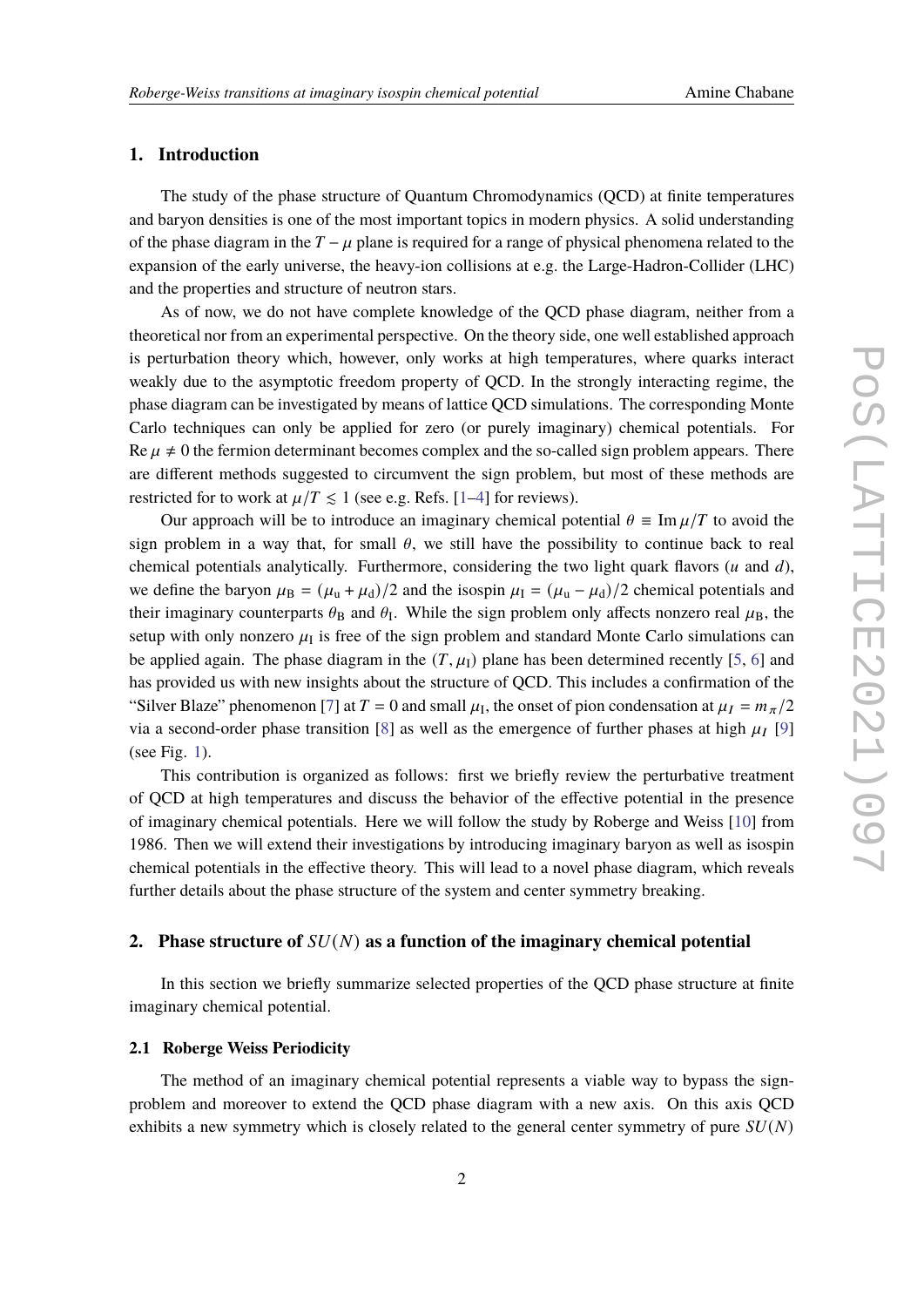<span id="page-2-0"></span>

**Figure 1:** Schematic sketch of the QCD phase diagram in the  $(\mu_1, T)$ -plane, based on recent lattice simulations [\[5\]](#page-7-2).

gauge theory. Here,  $N = 3$  denotes the number of colors. It is well known that fermions break the symmetry explicitly, but the effect of a  $Z(N)$  transformation on the fermions can be canceled by the shift  $\theta \to \theta + \frac{2\pi k}{N}$  in the imaginary chemical potential. This implies that the partition function  $Z$  is periodic in  $\theta$ ,

$$
\mathcal{Z}(T,\theta) = \mathcal{Z}\bigg(T,\theta + \frac{2\pi k}{N}\bigg),\tag{1}
$$

where  $k \in \mathbb{N}$ . This phase structure was studied by Roberge and Weiss [\[10\]](#page-8-3) and therefore we talk about Roberge-Weiss (RW) periodicity. In addition, QCD has also special transition points at  $\theta = (2k - 1)\pi/N$ , which are referred to as the RW transitions. The RW transitions are of first order, as also confirmed by lattice calculations, see for example Refs. [\[11,](#page-8-4) [12\]](#page-8-5). RW transitions are of first order down to some temperature at which the first order lines terminate into endpoints, where the order of the transition depends on the mass of the quarks [\[13,](#page-8-6) [14\]](#page-8-7).

### **2.2 The Polyakov loop**

The Polyakov loop is a gauge invariant quantity defined as

$$
L(\vec{\mathbf{x}}) = \frac{1}{N} \operatorname{Tr} \mathcal{P} \exp\left\{ ig \int_0^{\beta} \mathcal{A}_0(\vec{\mathbf{x}}, t) dt \right\},\tag{2}
$$

where  $P$  is the time-ordering operator,  $\beta = 1/T$  the inverse temperature,  $\mathcal{A}_0 = A_0^a$  $^{\alpha}_{0}\lambda_{a}$  and  $\lambda^{a}$  are the generators of  $SU(N)$ . The Polyakov loop is the trace of a Wilson line winding around the lattice in the imaginary time direction. It is the order parameter for center symmetry. For a constant (background) gauge field  $\mathcal{A}_0$ , the expectation value of the Polyakov loop will look like

<span id="page-2-1"></span>
$$
\langle L \rangle = \text{Tr} \, e^{i\beta \phi},\tag{3}
$$

where

$$
\phi = g\mathcal{A}_0 = \begin{pmatrix} \phi_1 & & \\ & \ddots & \\ & & \phi_N \end{pmatrix} . \tag{4}
$$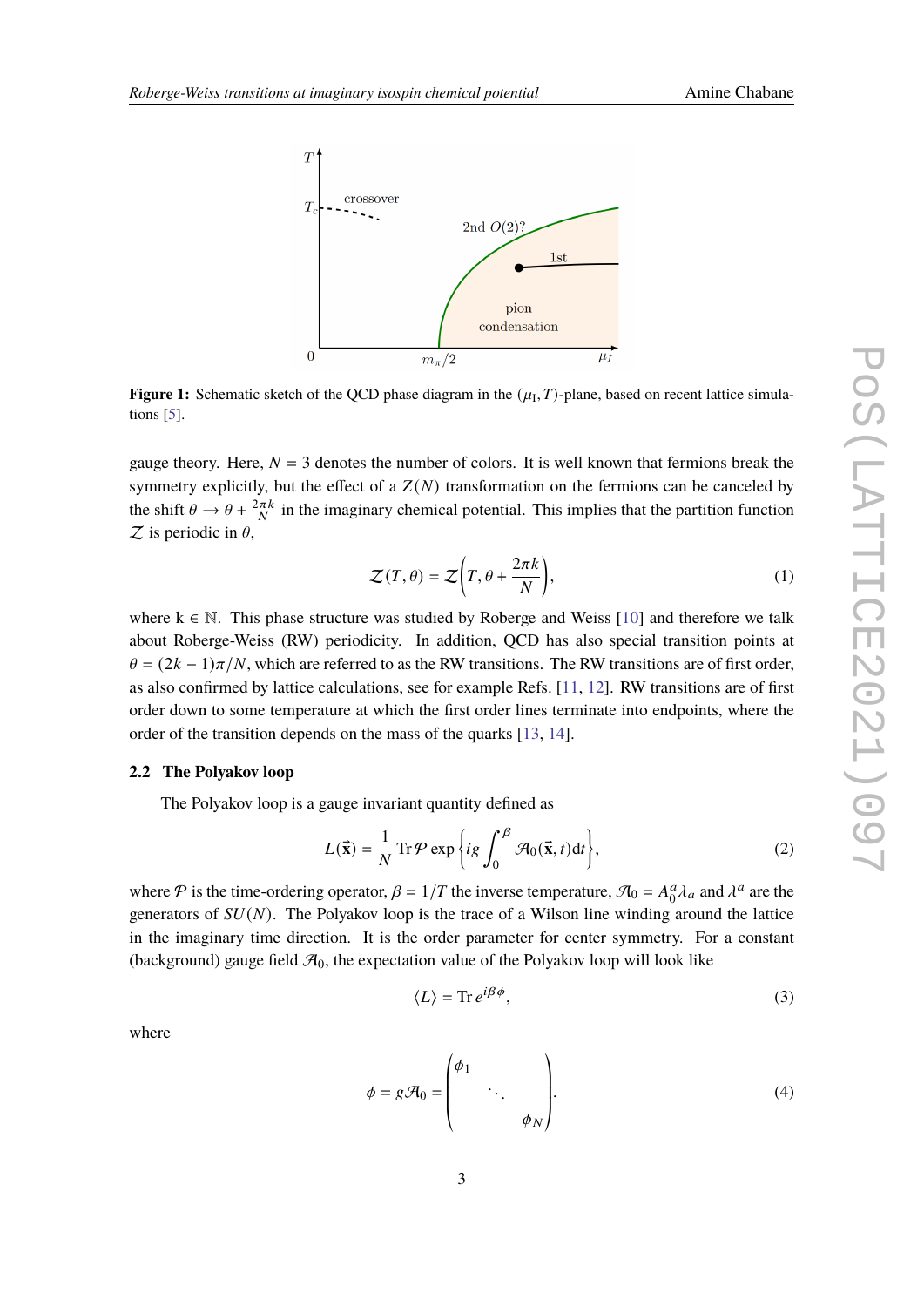after diagonalizing the gauge field. The unitarity of L requires that  $\sum_a \phi_a = 0$  mod  $2\pi T$ .

It is also well known that the Polyakov loop is related to the exponential of the free energy  $F_a$ of a static quark [\[15\]](#page-8-8), connecting the expectation value of the Polyakov loop  $\langle L \rangle$  to the confinement and deconfinement properties of QCD.

### **2.3 Effective Potential**

The one-loop effective potential for the order parameter  $\langle L \rangle$  for  $SU(N = 2)$  gauge thery was evaluated in Ref. [\[16\]](#page-8-9) and generalized to  $N = 3$  in Ref. [\[17\]](#page-8-10). The total effective potential for  $SU(N)$ is the sum of the gluonic and the fermionic contributions (assuming one massless fermion) and it is given by

<span id="page-3-1"></span><span id="page-3-0"></span>
$$
V_{\text{eff}}(\phi_1,\ldots,\phi_N) = V_{\text{eff}}^{\text{glu}}(\phi_1,\ldots,\phi_N) + V_{\text{eff}}^{\text{ferm}}(\phi_1,\ldots,\phi_N),\tag{5}
$$

where

$$
V_{\text{eff}}^{\text{glu}}(\phi_1, \dots, \phi_N) = \frac{\pi T^4}{24} \sum_{j=1}^N \sum_{k=1}^N \left\{ 1 - \left[ \left[ \frac{\beta \phi_j}{\pi} - \frac{\beta \phi_k}{\pi} \right]_{\text{mod } 2} - 1 \right]^2 \right\}^2 \tag{6}
$$

$$
V_{\text{eff}}^{\text{ferm}}(\phi_1, ..., \phi_N) = -\frac{\pi T^4}{12} \sum_{j=1}^N \left\{ 1 - \left[ \left[ \frac{\beta \phi_j}{\pi} + 1 \right]_{\text{mod } 2} - 1 \right]^2 \right\}^2.
$$
 (7)

After the discussion on the imaginary chemical potential in the previous section, the next crucial step will be to insert the chemical potential in the total effective potential in Eq. [\(5\)](#page-3-0). Since including an imaginary chemical potential Im  $\mu = \theta/\beta$  merely amounts to a shift of  $\mathcal{A}_0$  by  $\theta/\beta$  times the identity matrix, we just need to shift all eigenvalues equally:  $\phi_i \rightarrow \phi_i + \theta/\beta$ . The gluonic part is invariant under this shift, because the chemical potential cancels out in the inner bracket of Eq. [\(6\)](#page-3-1). In turn, the fermionic potential depends explicitly on the chemical potential. The result for the total effective potential becomes

$$
V_{\text{eff}}\left(\phi_{1},\ldots,\phi_{N}\right)=V_{\text{eff}}^{\text{glu}}\left(\phi_{1},\ldots,\phi_{N}\right)+V_{\text{eff}}^{\text{ferm}}\left(\phi_{1}+\frac{\theta}{\beta},\ldots,\phi_{N}+\frac{\theta}{\beta}\right). \tag{8}
$$

### **3. Results**

### **3.1 Behaviour of the effective potential**

Next we analyze the shape and the behavior of the effective potential for fields  $\phi_1 = \phi_2$ . (Note that  $\phi_3$  is fixed due to unitarity, see the remark below Eq. [\(4\)](#page-2-1).) Fig. [2](#page-4-0) shows the fermionic as well as the gluonic part of the effective potential. Two features should be noted here: first, the gluonic part (red line) exhibits the center symmetry, as it has three degenerate minima at  $\beta\phi/(2\pi) = [0, 1/3, 2/3]$ . In other words, the gluonic effective potential is invariant under center transformations.

The lower left plot of Fig. [2](#page-4-0) shows the fermionic contribution (blue line) – this breaks the symmetry, because there are no degenerate minima anymore and there remains only a global minimum located at  $\phi = 0$ . This reflects that the fermionic contribution of the effective potential is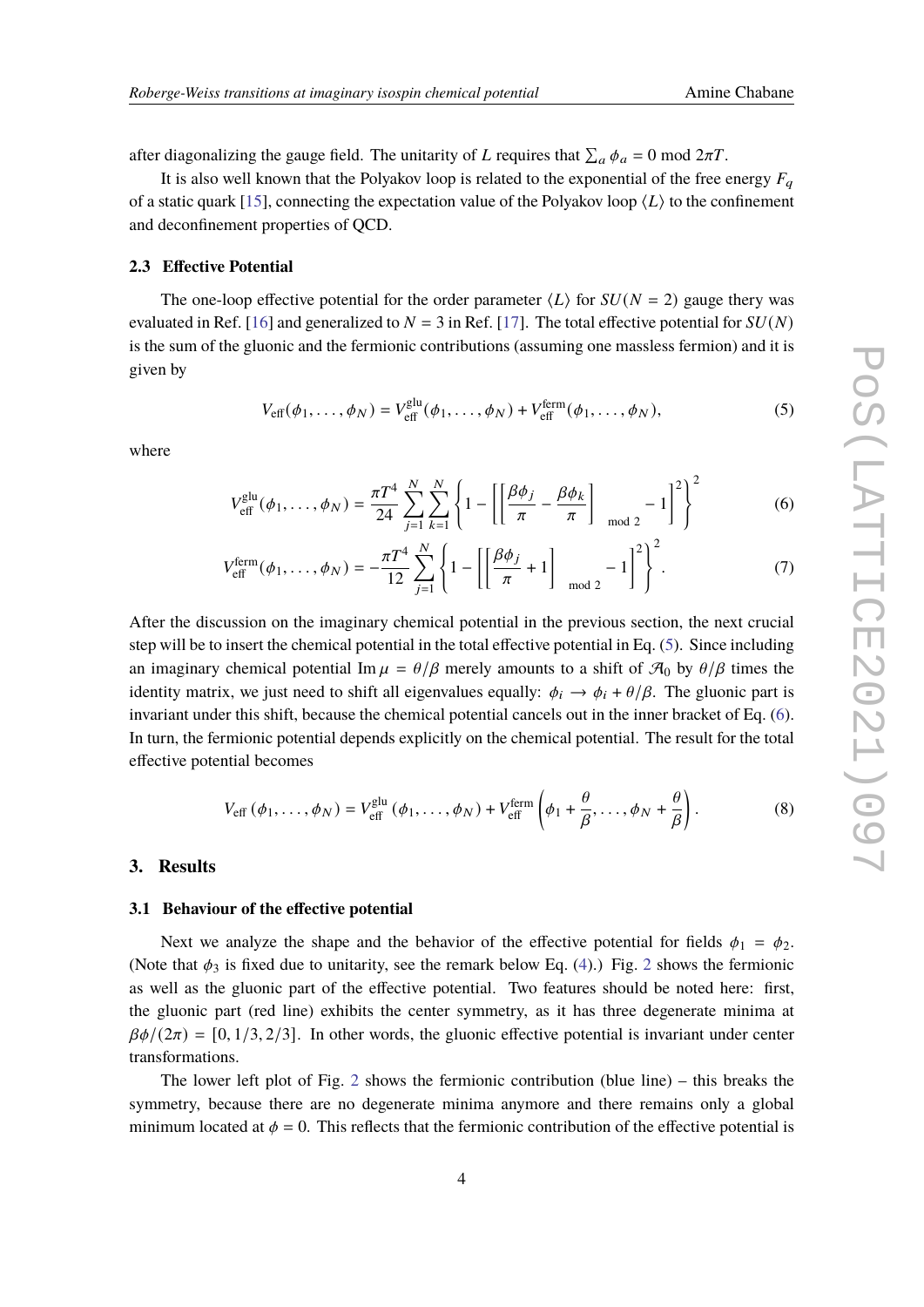not symmetric under a non-trivial center transformation. Furthermore, in the right panel of Fig. [2](#page-4-0) we plot the sum of the gluonic and the fermionic contributions, as indicated in Eq. [\(5\)](#page-3-0). In addition to that, this panel also contains the behavior of the potential in the presence of an imaginary chemical potential. In the figure the solid blue line indicates the potential with zero chemical potential and the remaining dashed lines show the changes due to a nonvanishing chemical potential. We can see that the total effective potential changes in a way that the global minimum moves away from  $\beta\phi/(2\pi) = 0$ , either to 1/3 or to 2/3.

<span id="page-4-0"></span>

**Figure 2:** Left: the normalized effective potential  $\frac{\pi^2 T^4}{12} V_{\text{eff}}$  for the fermionic and gluonic parts as functions of the fields  $\frac{\beta}{2\pi}\phi$ . The blue line illustrates the fermionic contribution and the red line the gluonic part of the potential. Right: the total effective potential Eq. [\(5\)](#page-3-0) of the field variables in the same normalization. Here the imaginary chemical potential is now taken into account:  $\theta/(2\pi) = 0$  (blue),  $\theta/(2\pi) = 0.3$  (red dashed) and  $\theta/(2\pi) = 0.5$  (yellow dashed).

The behaviour with non-vanishing imaginary chemical potential is further studied in Fig. [3,](#page-4-1) where the total effective potential is now plotted in the complete  $(\phi_1, \phi_2)$ -plane for the different imaginary chemical potentials. The first plot (left) shows the effective potential for zero chemical potential, revealing the global minimum at the origin (the other blue areas appear due to periodicity). This is in accordance with Fig. [2.](#page-4-0) Moreover the central and right panel, corresponding to nonvanishing  $\theta$ , we can observe how the global minimum moves along the diagonal axis.

<span id="page-4-1"></span>

**Figure 3:** Contour plots of the effective potential  $\frac{\pi^2 T^4}{12} V_{\text{eff}}$  in the  $(\phi_1, \phi_2)$ -plane for different imaginary chemical potentials  $\theta/(2\pi) \in \left\{0, \frac{1}{3}, \frac{2}{3}\right\}$ .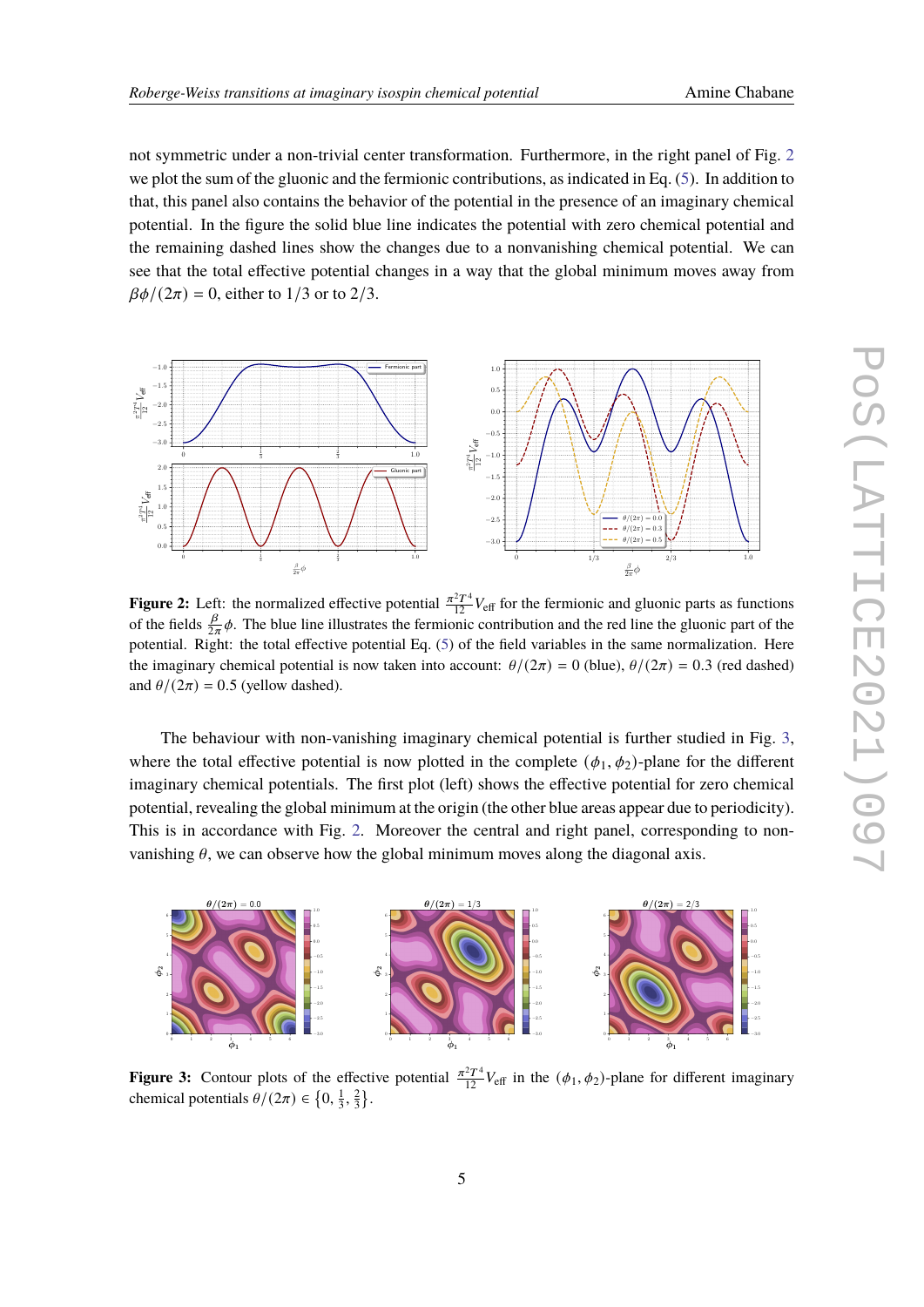### **3.2 Adding isospin**

After studying the behavior of the total effective potential with and without an imaginary chemical potential, the next step will be to consider two massless quark flavors and distinguish between the baryon  $\theta_B = (\theta_u + \theta_d)/2$  and the isospin  $\theta_I = (\theta_u - \theta_d)/2$  chemical potentials. The left plot of Fig. [4](#page-5-0) shows the effective potential as a function of the fields  $\phi_1 = \phi_2$  for nonzero  $\theta_1$  at  $\theta_B = 0$ . We can observe that  $V_{\text{eff}}$  is invariant under the reflection  $\phi \to 2\pi/\beta - \phi$ . After including also the baryon chemical potential (see the right panel of Fig. [4\)](#page-5-0) this symmetry disappears. Now it will be interesting to map out how the global minima change as the baryon and isospin chemical potentials are tuned.

The left panel of Fig. [5](#page-6-0) is our final result for the phase diagram defined from the perturbative one-loop effective potential. It shows the location of the global minimum as a function of the imaginary baryon and isospin chemical potentials. The three different colors correspond to the three sectors of the Polyakov loop  $(\beta \phi/(2\pi) = 0, 1/3 \text{ or } 2/3)$ . Along the vertical axis the figure reproduces the well-known structure with first-order phase transitions at  $\theta_B/(2\pi) = 1/6$ , 1/2 and 5/6. In turn, along the horizontal axis a transition occurs at the critical value  $\theta_I/(2\pi) = \theta_I^c$  $I_I^c/(2\pi) \approx 0.25602409$ and at  $1 - \theta_{I}^{c}$  $\frac{c}{\sqrt{1}}$  /(2 $\pi$ ), in agreement with Ref. [\[18\]](#page-8-11). In between these values two phases coexist (yellow and green colors in the figure). Including both chemical potentials leads to the repetitive hexagonal pattern.

<span id="page-5-0"></span>

**Figure 4:** Left: The effective potential  $\frac{\pi^2 T^4}{12} V_{\text{eff}}$  as a function of the fields  $\frac{\beta}{2\pi}\phi$ . Furthermore the isospin chemical potential  $\theta_I$  is now considered in the effective theory for several values. Right: Again the effective potential  $\frac{\pi^2 T^4}{12}V_{\text{eff}}$  as a function of the fields  $\frac{\beta}{2\pi}\phi$ , where the isospin and the baryon chemical potential are included as a combination.

While at the origin of Fig. [5,](#page-6-0) the real Polyakov loop sector is preferred and center symmetry is broken, there are special choices for  $\theta_B$  and  $\theta_I$ , which effectively restore center symmetry. One special line for example is the horizontal line around the point  $(0, 1/6)$ , where the blue and green areas coexist. This implies that here the effective potential exhibits a  $Z(2)$ -type center symmetry, which breaks spontaneously when the system selects one of the two ground states. Another special point is  $(\theta_{I}^{c})$  $I_I^c/(2\pi), 1/3$ ) where the full  $Z(3)$  symmetry of the effective potential is recovered. In this case spontaneous breaking selects one of the three degenerate phases. It is interesting to note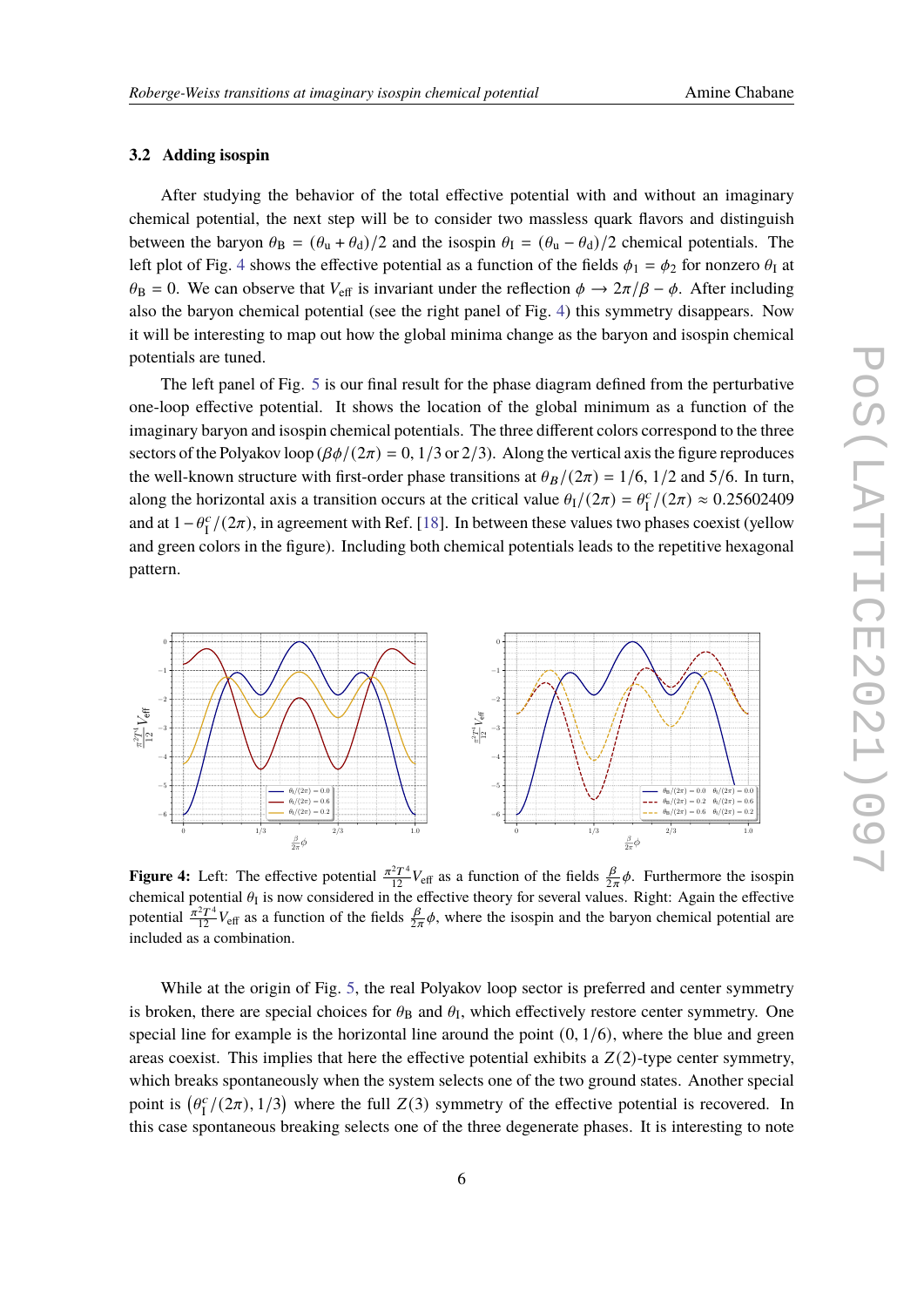that for this choice of chemical potentials the system is center symmetric both with and without fermions.

Finally, we check the perturbative results by means of full lattice QCD simulations. We consider the Wilson gauge action and two flavors of rooted naive staggered quarks with mass  $m = 0.025$ at an inverse gauge coupling of  $6/g^2 = 5.2$ . This setup coincides with that of Ref. [\[19\]](#page-8-12). We simulate  $8^3 \times 4$  lattices, corresponding to the deconfined phase at a series of different values of  $\theta_B$ and  $\theta_I$ , in order to explore the complete phase diagram. A naive hybrid Monte Carlo simulation was found to freeze in incorrect Polyakov loop sectors (i.e., in the one corresponding to a random initial configuration) even in this small volume. In order to solve this problem, we complemented the simulation algorithm with an update step after every twentieth trajectory, offering the system a Z(3) transformation in a random direction,  $U_t \rightarrow U_t \cdot \exp(\pm i2\pi/3)$  on a random time slice. The action difference is computed exactly via the fermion determinant, using the propagator matrix representation from Ref. [\[20\]](#page-8-13). A single calculation of the eigenvalues of the propagator matrix is sufficient to get the up and down quark determinant both before and after the  $Z(3)$  rotation (this is because the  $Z(3)$  rotation coincides with a shift of  $\theta_B$  by  $\pm 2\pi/3$ .

The average phase of the Polyakov loop, as measured using the simulations including these kind of updates, is shown in the right panel of Fig. [5.](#page-6-0) The color coding is the same as in the left panel. For chemical potentials in the interior of the hexagons, the system selects one sector during thermalization and then also remains there for most of the simulation time. These lattice results are shown by the big points. In turn, the small points indicate runs, where frequent jumps between different sectors are observed – this happens close to the boundaries between sectors, where  $Z(2)$ or  $Z(3)$  symmetry breaking occurs. We remark that we only calculated the lower left quadrant of the plot was and obtained the remaining parts by symmetry.

Therefore, we can conclude that the lattice data confirms our analytical approach. In order to precisely compute the critical isospin chemical potentials, e.g. the value of  $\theta_{\text{I}}^{\text{c}}$  $I_I^c$ , simulations on larger volumes are necessary.

<span id="page-6-0"></span>

**Figure 5:** Left: Polyakov loop sectors in the plane of imaginary isospin and baryon chemical potentials, based on the pertubative one-loop effective potential. Right: lattice simulation of the same phase diagram, for details see the text. The three colors represent the three possible phases of the Polyakov loop.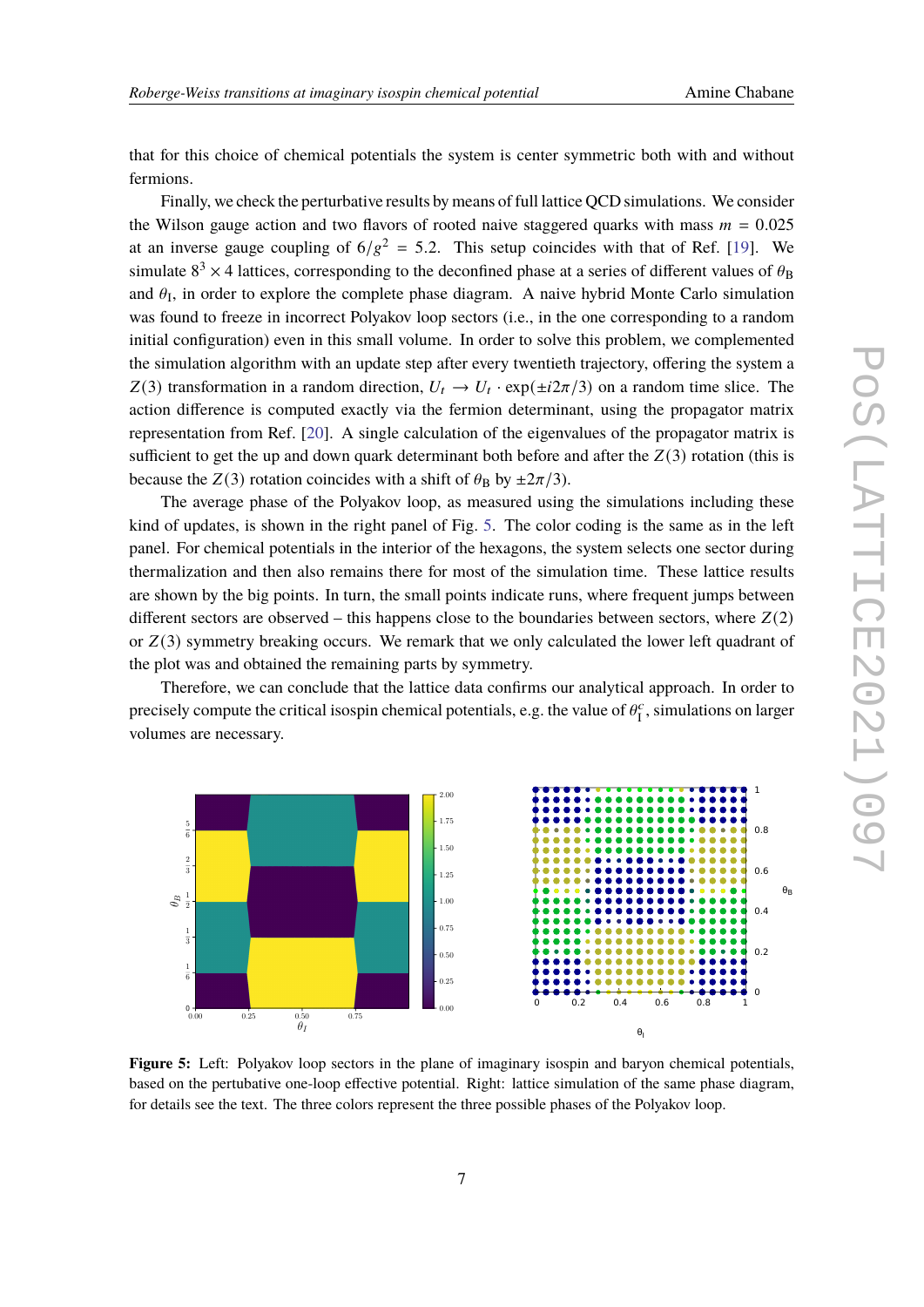### **4. Summary**

In this contribution we studied the one-loop QCD effective potential in the presence of imaginary isospin and baryon chemical potentials. In particular, we investigated how the global minima of the effective potential change and discussed how center symmetry is (partially) restored for certain choices of the chemical potentials.

Our research provides new information about the role of isospin and barony chemical potentials in the effective theory. Our most important result is the left panel of Fig. [5.](#page-6-0) This phase diagram illustrates the Polyakov loop sectors corresponding to the global minimum of the effective potential for all possible combinations of  $(\theta_I, \theta_B)$ . We found that for certain chemical potentials – lines along the boundaries of hexagons  $-Z(2)$  center symmetry is realized, while at special points – meeting point of three hexagons – complete  $Z(3)$  symmetry is recovered. In these cases the ground state is chosen spontaneously. Further details are provided in Ref. [\[21\]](#page-8-14).

Furthermore, we checked the perturbative results using direct lattice QCD simulations at high temperature. To this end we needed to include an additional update step in the simulation algorithm, which offers a random center transformation. This was implemented via an exact calculation of the fermion determinant. The obtained data fully confirm the analytical approach (right panel of Fig. [5\)](#page-6-0), even though we only used a small volume. A precise determination of the critical chemical potentials marking the center sector boundaries will necessitate simulations on larger volumes, likely requiring a stochastic implementation of the center updates.

### **Acknowledgments**

This research was funded by the DFG (Emmy Noether Programme EN 1064/2-1 and the the Collaborative Research Center CRC-TR 211 "Strong-interaction matter under extreme conditions" – project number 315477589 - TRR 211). The authors thank Bastian Brandt, Volodymyr Chelnokov and Francesca Cuteri for insightful comments.

### **References**

- <span id="page-7-0"></span>[1] Philippe de Forcrand. Simulating QCD at finite density. *PoS*, LAT2009:010, 2009.
- [2] Gert Aarts. Complex Langevin dynamics and other approaches at finite chemical potential. *PoS*, LATTICE2012:017, 2012.
- [3] Christof Gattringer. New developments for dual methods in lattice field theory at non-zero density. *PoS*, LATTICE2013:002, 2014.
- <span id="page-7-1"></span>[4] Jana N. Guenther. Overview of the QCD phase diagram: Recent progress from the lattice. *Eur. Phys. J. A*, 57(4):136, 2021.
- <span id="page-7-2"></span>[5] Bastian B. Brandt, Gergely Endrodi, and Sebastian Schmalzbauer. QCD at finite isospin chemical potential. *EPJ Web Conf.*, 175:07020, 2018.
- <span id="page-7-3"></span>[6] Bastian B. Brandt and Gergely Endrodi. Reliability of Taylor expansions in QCD. *Phys. Rev. D*, 99(1):014518, 2019.